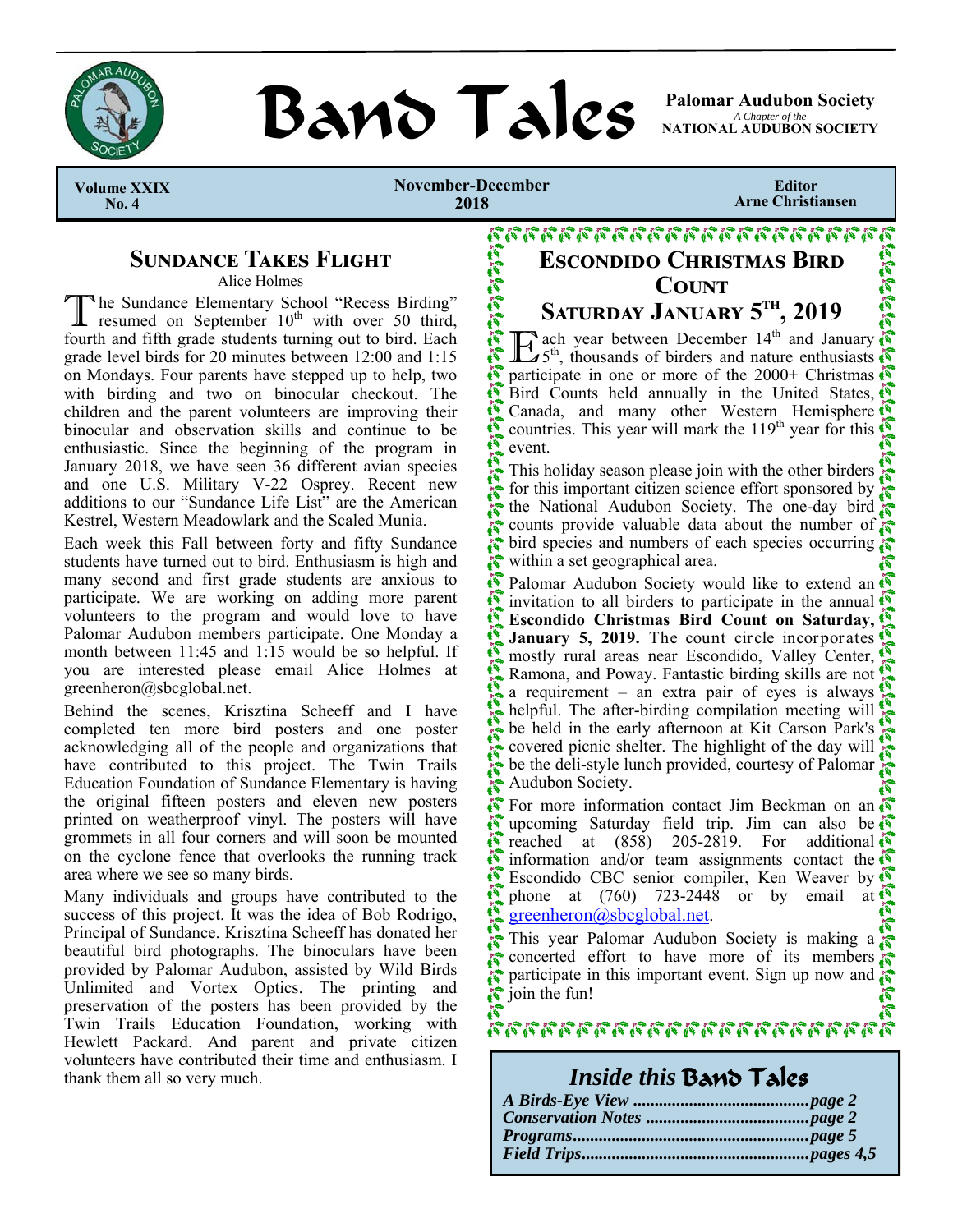## **A BIRD'S EYE VIEW** *Penny Hernandez, President*

R ecently I was at the birthday party for my future daughter-in-law. My son gave her 45 shares in a start-up tech company. He did get her some romantic gifts also, but thought the shares hopefully would be a long-time gift. So where am I going with this, what do you give someone, spouse, parent, older friends, who are



trying to down size and don't need one more knick-knack? How about a 1000 acres? Palomar Audubon is again supporting the "Save a 1000 Acres" project led by The Escondido Creek Conservancy. You could buy a star, or the shares of stock, but with a 1000 acres you would be saving a place for wild life, for future open spaces, for your

grandchildren. You will soon receive another 1000 acres request in the mail, please enjoy the beautiful pictures of your investment. When you read the letter, you will see not only that PAS is matching your dollar amount, we have an anonymous donor who will also match your dollar amount. Wouldn't it be fun to take the receiver of your gift to the acres and show them what a beautiful gift you have bought them?

Don't forget that we have no meetings in November or December, but have a wonderful holiday season and continue to bird with the group on Saturdays.





## **OLYMPIC BIRDFEST 2019**

iscover birds of coastal Pacific Northwest. Guided field trips, boat cruise in Strait of Juan de Fuca, gala banquet, speaker: wildlife science professor and author John Marzluff. The festival with the most spectacular setting!

April 12-14, 2019. Guided birding trips, boat tours, live auction & raffle, gala banquet, and more. Our featured speaker:

John Marzluff, wildlife science professor and author. Enjoy a three-day pre-festival birding cruise of the San Juan Islands,

April 9-11. Stay on for our Neah Bay post-trip on April 14-16: two days birding coastal Washington.

> Program information and registration at www.olympicbirdfest.org.

## **CONSERVATION NOTES** *Richard Fowler, Conservation Chair*

## **Adaptation to Climate Change**

Iultiple bird species are undergoing population stress due to habitat destruction. The latter may be due to human encroachment on habitats, drought, high temperatures, disease, or loss of food sources. Climate change is a factor in the latter four.

I was thinking about this last week as I witnessed a remarkable sight in the Laguna Mountains off mile 19 on the Sunrise highway. A huge number of Pinyon Jays (at least 200) were flocking back and forth in a stand of Jeffery Pines just South of Big Laguna Lake. They appeared to be feeding on the nuts of the Jeffery Pine.



Why was this remarkable? According to Phil Unitt, the author of the San Diego County Bird Atlas (2004), the Pinyon Jay is a rare vagrant in San Diego County. They have been documented in only 10 seasons between 1877 and 2004. The largest of these was an estimated flock of 200 in 1990 in the Lagunas and up to 55 in the Cuyamaca Mountains in 2000-2001. Is there a trend here?

The Pinyon Jay is a bird of the Pinon- Juniper woodlands that covered a huge area of the arid Southwestern United States. Millions of Pinon trees in Arizona, Utah, New Mexico and Colorado have perished in recent decades because of drought, heat, and bark beetles. Bird surveys in these areas indicate a large fall off of multiple species, including the Pinyon Jay.\* Where did they go? A reasonable assumption is that the Jay headed for higher ground. The Ponderosa and Jeffery Pines survive at higher elevations and provide a food source. The good news is that these birds are adaptable. However, as climate change worsens, will the Ponderosa and Jeffery Pines survive? If they don't, how will the Pinyon Jay Survive? I don't have an answer, but hopefully their adaptability will save them again. It is one more reason to take climate change seriously and adjust our lives accordingly.

*\*Reese, April. Bird Population Plummets in Pinon Forests Pummeled by Climate Change. Audubon News, September 14, 2018.*

Richard

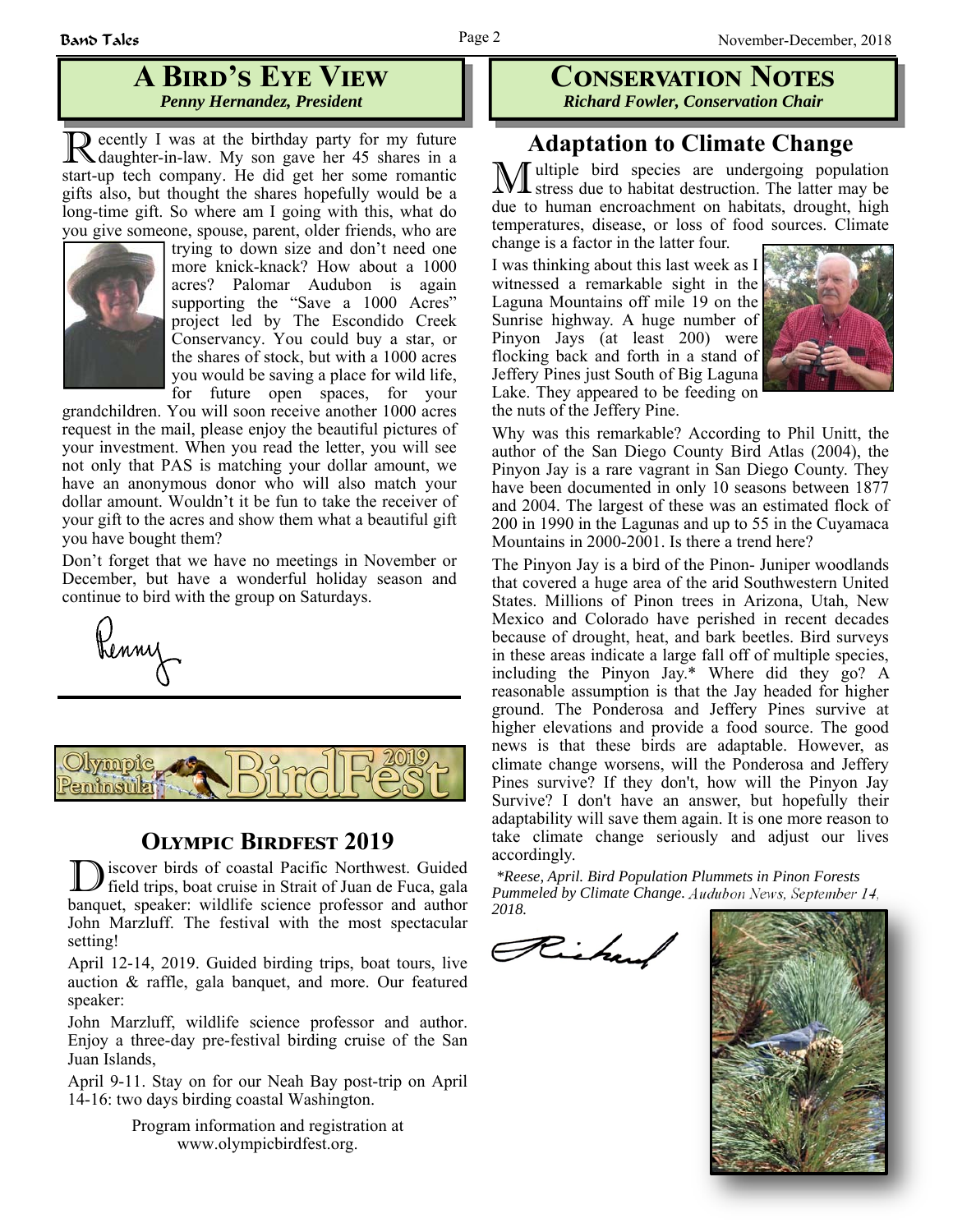

# **Young Birder Program from Thayer Birding Software**

# Special Code: PalomarYoungBirder

S tarting September 21, 2018 any young birder in pre-<br>MK, grade school, middle school or high school will be able to use the above special code that will let them download the new version 7.7 of Thayer's Birds of North America at **NO COST**.

This amazing software, for Windows or Mac computers, features the 1007 birds that have been seen in the continental U.S. and Canada. The software includes over 6,600 color photos, 1,500 songs and calls, 550 video clips of the birds in action, 700 quizzes and much, much more, as shown here: http://www.thayerbirding.com/v7-Features

Why are we doing this? Because the company founder, Peter W. Thayer, decided that this would be the perfect way to celebrate his  $70<sup>th</sup>$  birthday.

"Over the past 24 years I have heard from thousands of folks who told me how much this birding program meant to them. I have been overwhelmed by the kind words and feedback we have received from people who are now professional bird guides, ornithologists, college professors and wildlife managers. They told me they used our program when they were growing up to learn more about the birds around them…and they still use it today!"

Our favorite letters are from the kids, especially this one from 9 year-old William: "I was so excited we downloaded it the night I got it. I looked at pictures, watched videos, made lists and did quizzes until my parents made me go to bed. It is totally awesome!"

"My philosophy has always been that I just wanted to create a truly great birding program for me (the nine-yearold me as well as the seventy-year-old me of today). If anyone else wanted a copy – well, that was just a nice bonus! Thanks to hundreds of suggestions from users over the past 24 years, I think we did it!"

Now it is time to give back something to the birding community and to the millions of young birders (and potential young birders) who just need a spark to get them started on a life-long quest for knowledge about our natural world and the importance of preserving the habitat we still have. What better way than this to celebrate the year of the bird?

For more information about this marvelous program see:

**http://palomaraudubon.org/ free-thayer-birding-software-for-young-birders/** 



## *PALOMAR AUDUBON SOCIETY WELCOMES THESE NEW AND RENEWING CHAPTER-ONLY MEMBERS:*

Loretta La Bianca Alan Billotte Brian & Janet Edwards Robert Farber Anna Marie Lea Richard Mason

## *AND WE APPRECIATE OUR DONORS VERY MUCH!*

Katherine Boyd David Clark Jennifer Falconer Sam & Sandy Farrow Eva Harden Karen Matthews John Oldson



# **2019 SAN DIEGO BIRD FESTIVAL**

We received no copy regarding this year's event. However, should you have an interest in attending you might find information of interest at:

> https://sandiegoaudubon.org/images/ birdfestival/2019\_Bird\_Festival/ SDBF 2019 program lowres final rev1.pdf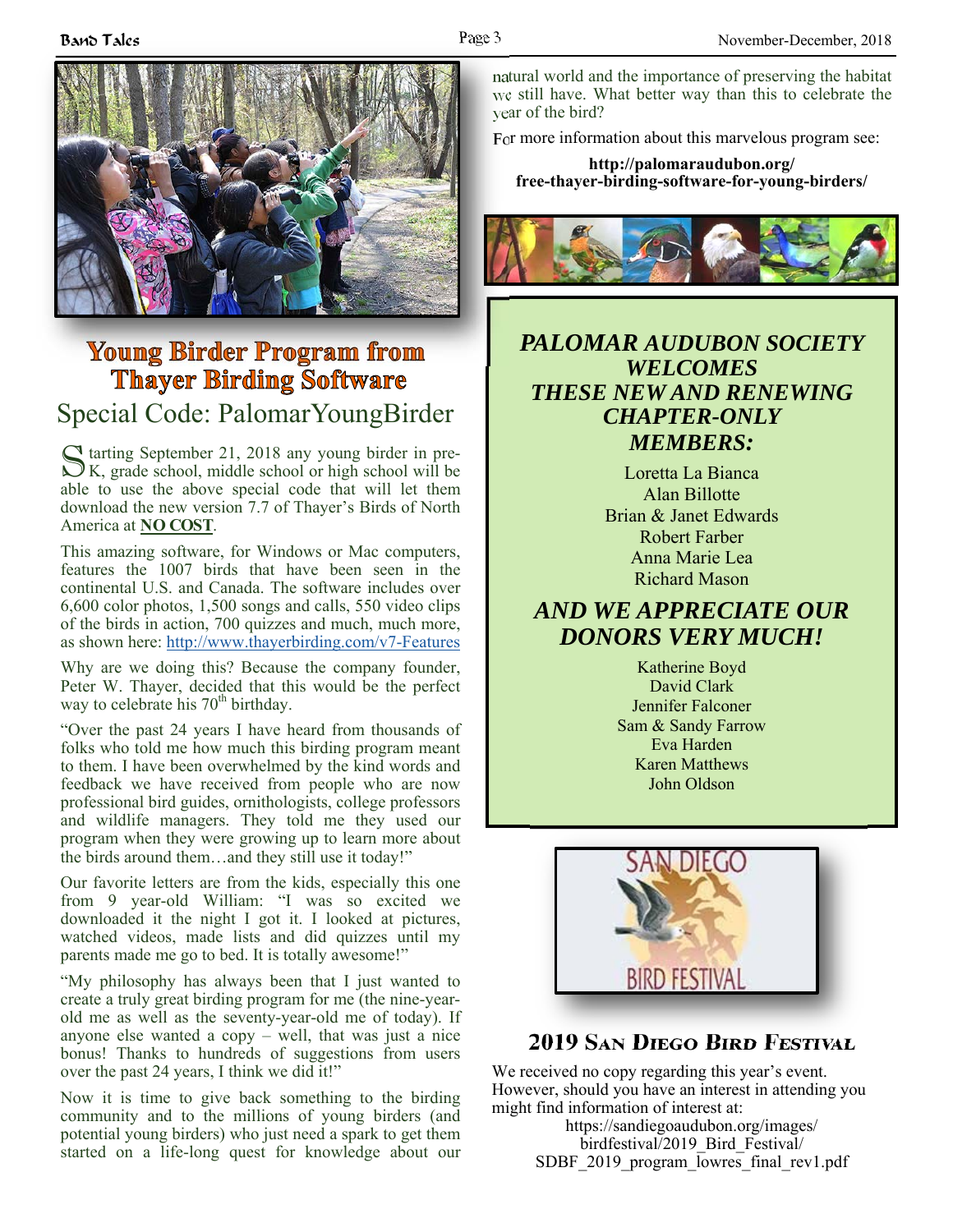## **FIELD TRIPS** *Jim Beckman*

The ther a seasoned birder or a beginner, you are welcome to join us. For more information call the trip leader shown below. Heavy rain cancels trips. Locations in Thomas Guide Coordinates are shown in parenthesis as (Page-Column Row). Ratings: 1=easy, suitable for all levels, 2=moderate, a bit more walking and possibly some hilly terrain, 3=challenging, longer hikes and may involve some steep terrain.

## **Saturday, November 3, 8:30 am. (NOTE: New Fall/Winter Start Time)**

**Daley Ranch** Escondido

#### **(1110-C3) Rating: 2-3**

From I-15 in Escondido exit at El Norte Parkway and drive east approximately 3 miles. Look for the "Daley Ranch" sign and turn left (north) on La Honda Drive. Continue up the hill toward Dixon Lake and on to the Daley Ranch free parking area on your left. Meet at the trail-head kiosk. Leader: Tom Trowbridge

760-743-1052

Saturday, November 10, 8:30 am. **Lake Hodges East/Rancho Bernardo** Rancho Bernardo **(1150 – A6) Rating: 2**

From I-15, exit west at Rancho Bernardo Road. and turn right onto West Bernardo Drive going north. Proceed to the street marked Rancho Bernardo Recreation Center (stoplight) and turn left. Drive west to the parking areas by the Ed Brown Senior Center (18402 West Bernardo Drive).

Leader: Jeff Ebright

858-484-3932

Saturday, November 17, 8:30 am. **South Bay Salt Works**  National City **(1330 F4) Rating: 1-2**

From North County, take I-15 south to I-5 and exit at Palomar Street in National City. Go west a short distance and turn left on Bay Boulevard Continue south to 1470 Bay Boulevard and the dirt parking lot on your right. No restrooms. Use a gas station restroom or a fast food joint in National City before arrival – on Palomar Street East, etc. This location is a restricted area not open to the public. We will be driving/hiking out on the dikes extending into South Bay to view waterfowl and shorebirds. **Arrive early for car assignments. The entrance gate will be closed and locked after our departure.**  FWS Ranger Debbie Good will accompany us on this field trip

Leader: Jim Beckman 858-205-2819

## **Sunday**, November 25, 8:30 am. **San Jacinto Wildlife Area** Perris, Riverside County **(RC 749-B4) Rating: 2**

**NOTE: THIS A SUNDAY FIELD TRIP.** From San Diego County take I-15 north to I-215. Continue north on the I-215 to Perris. Exit at the Ramona Expressway right (east). Continue east to Lakeview (a small town). At the stoplight, turn left (north) on Davis Road. Proceed on the asphalt and gravel road for three miles to the SJWA headquarters parking lot on the right. From Escondido, allow 75 minute drive-time.

**Bring a lunch for an after-walk picnic.** Always a

favorite field trip! Leader: Sally Sanderson

760-749-6995 vcwillow@aol.com

Saturday, December 1, 8:30 am.

**Lindo Lake**

Lakeside

### **(1232-B3) Rating: 2**

From North County, take I-15 south to Highway52 then east to Hwy 67. Head north, and take the Winter Gardens Boulevard Exit. Turn left on Woodside Avenue (into Lakeside) and continue northeast to the Lindo Lake County Park. Stay on Woodside a short distance, turn right on Chestnut Street which then becomes Lindo Lane. Park in the small parking lot on the left, next to the VFW hall at 12650 Lindo Lane. A great assortment of birds is always found here.

Leader: Jack Friery

619-218-7342

 Saturday, December 8, 8:30 am **A Fallbrook Adventure! Live Oak County Park/Los Jilgueros Preserve**  Fallbrook

### **(1028- C5) Rating: 1**

Take I-15 north to the Fallbrook/E Mission Exit 51. Cross over the freeway and turn left on to Old Highway 395 located at the stoplight immediately after the I-15 South Freeway exit. Proceed 1 mile south to Reche Road. Turn right and proceed 2.2 miles up Reche Road to Live Oak County Park located immediately after Gird Road. Meet in the parking lot. There is a small parking fee at all SD County Parks, but free with a Senior Parking Permit. Our target birds here are the Band-tailed Pigeons and Wood Ducks. Lewis's Woodpeckers have also been seen here at this time of the year. Afterwards, we travel to Los Jilgueros Preserve for winter riparian species. Continue up Reche Road until it dead-ends onto Old Stagecoach Road. Turn left and proceed until it dead-ends into S Mission Road. Turn right, proceed through the next traffic light and within 100 yards, turn right into Los Jilgueros Preserve. **Afterwards a buffet lunch is being served two minutes away at the Walkley's.** A word of caution: several GPS models do not work well in the Fallbrook area. It is best to follow these instructions. Leader: Doug Walkley

310-387-8190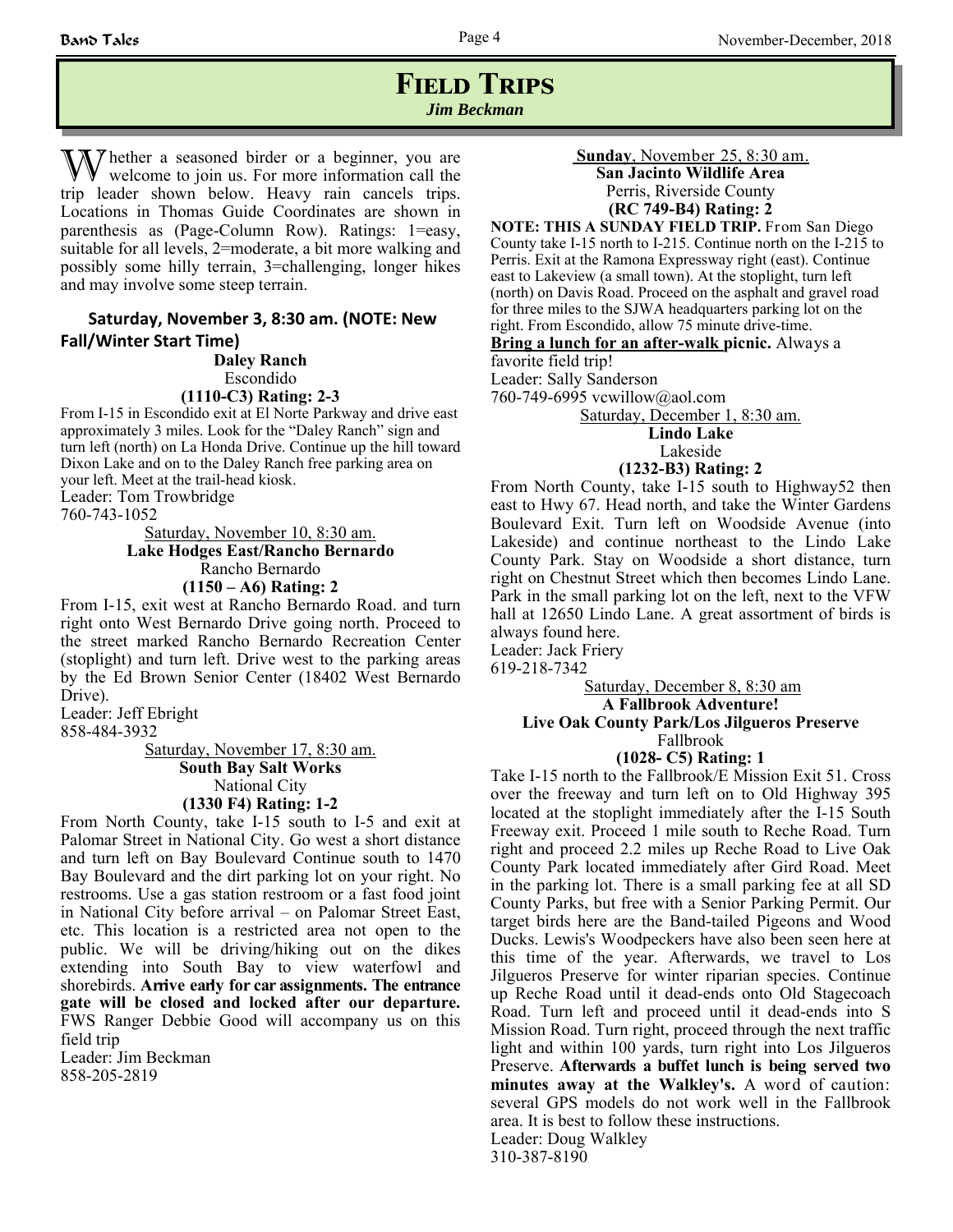$\blacksquare$ 

 $\blacksquare$ 

. . . . . . .

#### Saturday, December 15, 8:30 am. **Batiquitos Lagoon** Carlsbad **(1127-A7) Rating: 1-2**

From I-5 in Carlsbad, exit east on Poinsettia Lane. Turn right on Batiquitos Drive, drive about ½ mile to Gabbiano Lane, turn right and continue to the end. Park on the street in the residential area. We will look for ducks, waterfowl, raptors, and riparian birds.

Leader: Dave Cowan

858-437-4101

Saturday, December 22, 8:30 am. **Tijuana Estuary** Imperial Beach **(1349-F1) Rating: 2**

Travel south on I-5 from San Diego and exit west on Coronado Avenue, which becomes Imperial Beach Boulevard Turn left on  $3^{rd}$  Street to Caspian Way, turn left and then right to the Tijuana Estuary Visitor Center parking lot.

Leader: Sally Sanderson

760-749-6995 vcwillow@aol.com

Saturday, December 29, 8:30 am. **Dixon Lake**

Escondido **(1110-C3) Rating: 2**

From I-15 in Escondido, exit at El Norte Parkway and drive east approximately 3 miles. Look for the" Daley Ranch/Dixon Lake" signs and turn left (north) on La Honda Drive. Drive up the hill to the free parking area on your left at the end of the road. Meet at the east end of the parking lot, near the kiosk, adjacent to the Dixon Lake park entrance.

Leader: Jim Beckman

858-209-2819

#### Saturday, January 5 **Escondido Christmas Bird Count**

Palomar Audubon Society would like to extend an invitation to all birders to participate in the annual Escondido Christmas Bird Count on Saturday, January 5. The count circle incorporates mostly rural areas near Escondido, Valley Center, Poway, and Ramona. Fantastic birding skills are not a requirement – an extra pair of eyes is always helpful. The after-birding compilation meeting will be held in the early afternoon at Kit Carson Park's covered picnic shelter. The highlight of the day will be the deli-style lunch provided, courtesy of Palomar Audubon Society. For more information and/or team assignments, contact Jim Beckman (858) 205-2819 or Ken Weaver (760) 723-2448

> email natcatcher@sbcglobal.net. **Sign up now and join the fun!**



## **Palomar Audubon Society Chapter-only Membership**

*Mail your application to:* 

## **Palomar Audubon Society P. O. Box 2483 Escondido, CA 92033-2483**

Membership in the Palomar Audubon Society includes a subscription to **Band Tales**, Palomar Audubon's bimonthly newsletter, and an invitation to our monthly programs and weekly field trips.

## *New Member - \$25 Renewal - \$25*

*(payable to Palomar Audubon Society)* 

| <b>Contribution</b>                                                     |  |  |
|-------------------------------------------------------------------------|--|--|
| <b>Name</b>                                                             |  |  |
| <b>Address</b>                                                          |  |  |
| State <b>ZIP</b><br>City                                                |  |  |
| Telephone                                                               |  |  |
| E-ail                                                                   |  |  |
| 100% of Chapter Membership dues<br>supports<br><i>projects locally.</i> |  |  |
|                                                                         |  |  |

## **PROGRAMS**

*No programs are scheduled during the months of November and December. General meetings will resume in January on the regularly scheduled fourth Thursday of each month.*